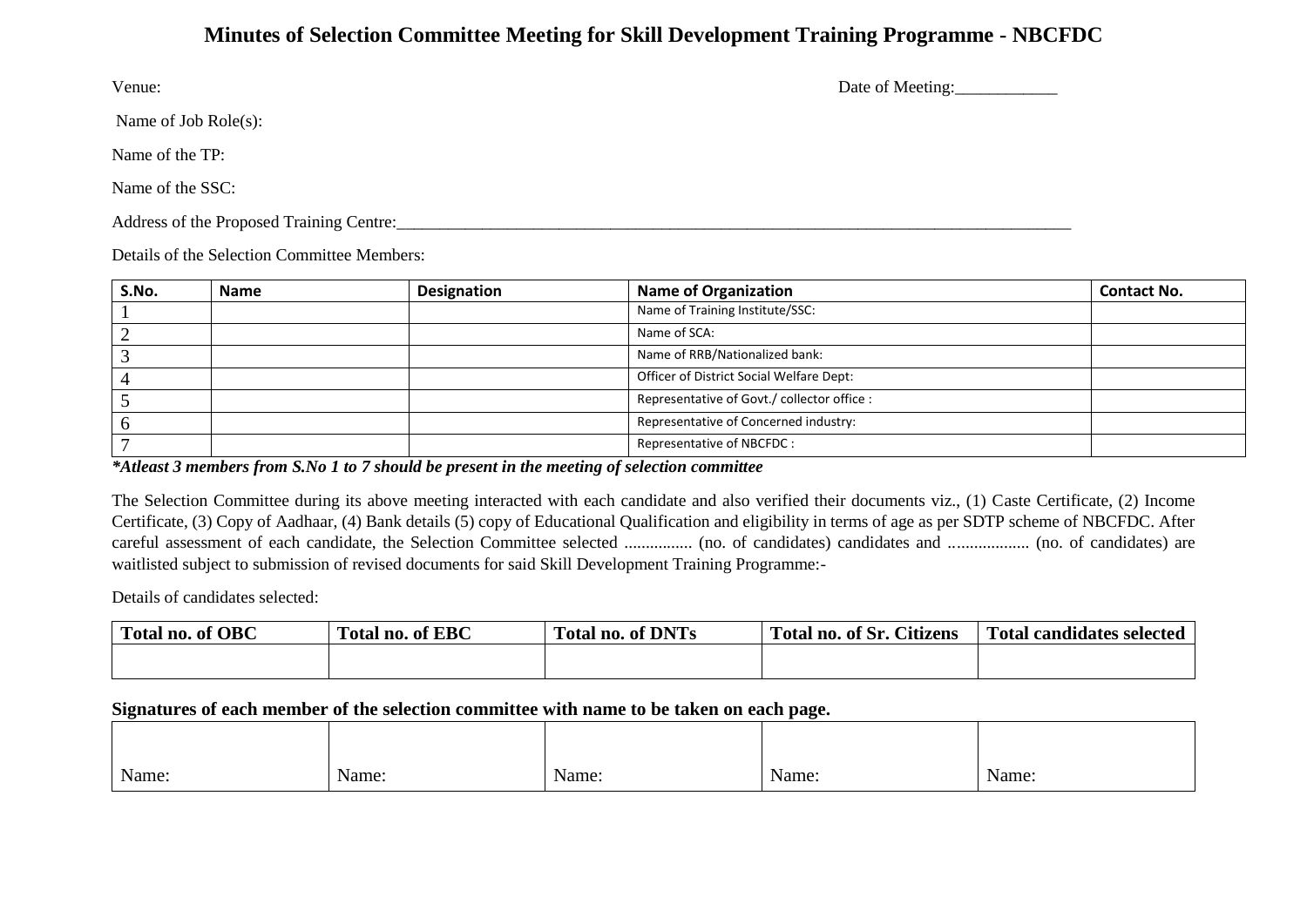## **"LIST OF FINALLY SELECTED CANDIDATES"**

| S.<br><b>No</b> | Name of<br><b>Candidate</b> | <b>Male/Female</b> | <b>Father/Husband</b><br>name | Age | <b>OBC/DNT/</b><br><b>EBC</b> | <b>Caste</b><br>under<br><b>OBC/DNT</b><br>Category | Adhaar no | <b>Mobile No.</b> | <b>Documents</b><br>mentioned<br>on pg 1<br>verified<br>(Y/N) |
|-----------------|-----------------------------|--------------------|-------------------------------|-----|-------------------------------|-----------------------------------------------------|-----------|-------------------|---------------------------------------------------------------|
|                 |                             |                    |                               |     |                               |                                                     |           |                   |                                                               |
|                 |                             |                    |                               |     |                               |                                                     |           |                   |                                                               |
|                 |                             |                    |                               |     |                               |                                                     |           |                   |                                                               |
|                 |                             |                    |                               |     |                               |                                                     |           |                   |                                                               |
|                 |                             |                    |                               |     |                               |                                                     |           |                   |                                                               |
|                 |                             |                    |                               |     |                               |                                                     |           |                   |                                                               |
|                 |                             |                    |                               |     |                               |                                                     |           |                   |                                                               |
|                 |                             |                    |                               |     |                               |                                                     |           |                   |                                                               |
|                 |                             |                    |                               |     |                               |                                                     |           |                   |                                                               |
|                 |                             |                    |                               |     |                               |                                                     |           |                   |                                                               |

Signature of the Members of the Selection Committee:

| Name: | Name: | Name: | Name: | Name: |
|-------|-------|-------|-------|-------|